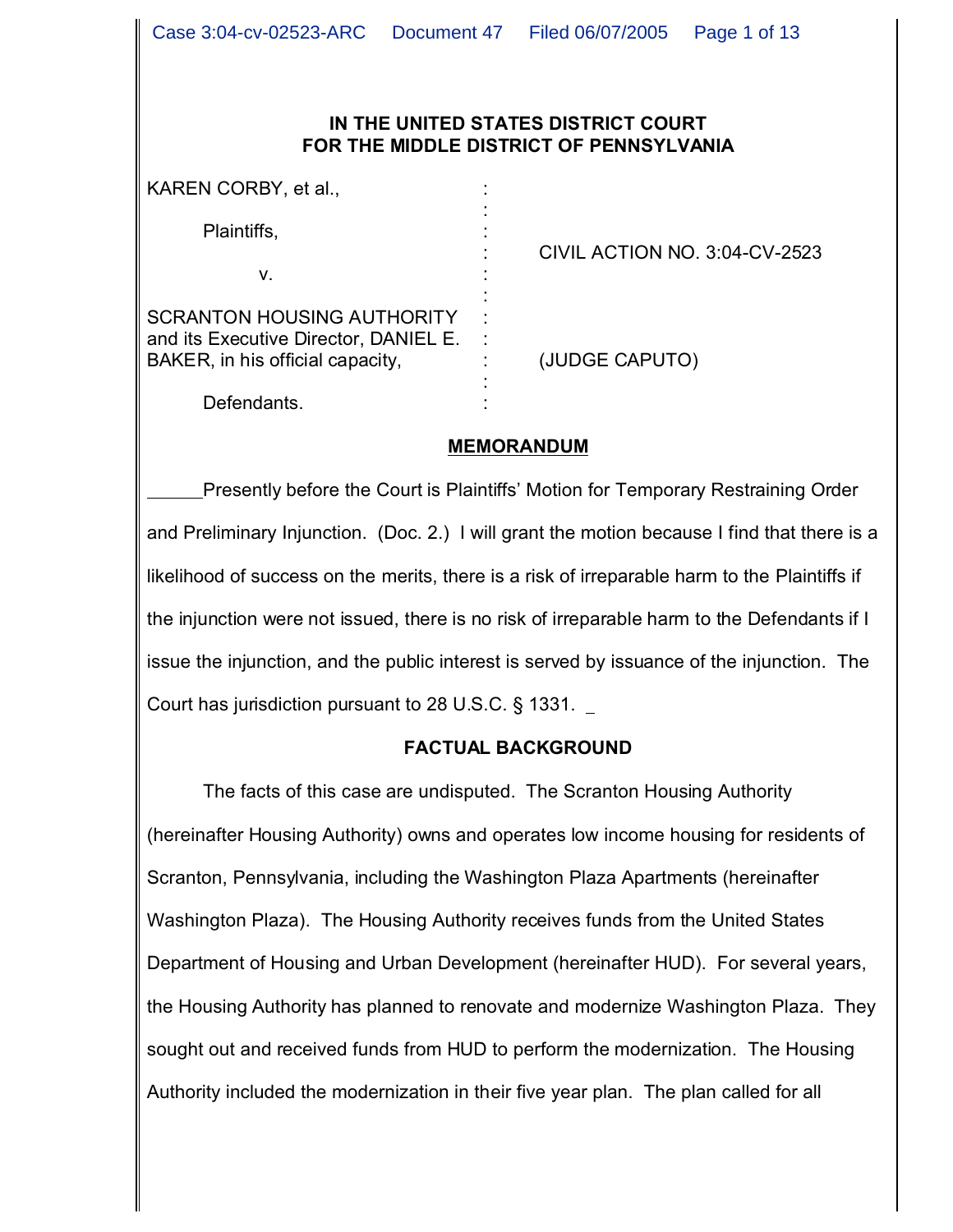residents to vacate Washington Plaza, thus permitting all buildings to be renovated simultaneously. Residents could choose to moved to other Housing Authority developments, Section Eight housing, or private residencies. The Housing Authority offered to compensate residents for the relocation. The plan further called for new residents to move into the units after they were reopened. On or about October 6, 2004, the Housing Authority sent residents a letter informing them that they had ninety days to begin relocation. The same letter informed residents that information on relocation options and available housing could be received from a person on site at Washington Plaza. Residents had already begun moving out by the time the action was filed.

On November 19, 2004, Plaintiffs filed an Emergency Complaint against the Scranton Housing Authority and its Executive Director, David Baker, in his official capacity. (Doc. 1.) The complaint alleged that the renovation plan violated the Uniform Relocation Assistance Act, 42 U.S.C. § 4601, *et seq.*, as well as the federal regulations governing HUD funded projects, 24 C.F.R. § 968.105, *et seq.*, and the Due Process clause of the Fourteenth Amendment. On November 19, 2004, I held a hearing on the Motion for Temporary Restraining Order and Preliminary Injunction. After hearing testimony from both sides, I conditionally certified the class and issued a temporary restraining order enjoining the Housing Authority from moving residents out of Washington Plaza. (Doc. 6.) I scheduled a hearing on the preliminary injunction for December 1, 2004, (*id.*) but it was canceled because the parties informed the Court that a settlement was forthcoming (Docs. 10 & 11). After several months of negotiations, the parties informed the Court that settlement was not possible. (Doc. 22.) I held a hearing on the preliminary injunction on April 18, 2005. Prior to the hearing, the parties submitted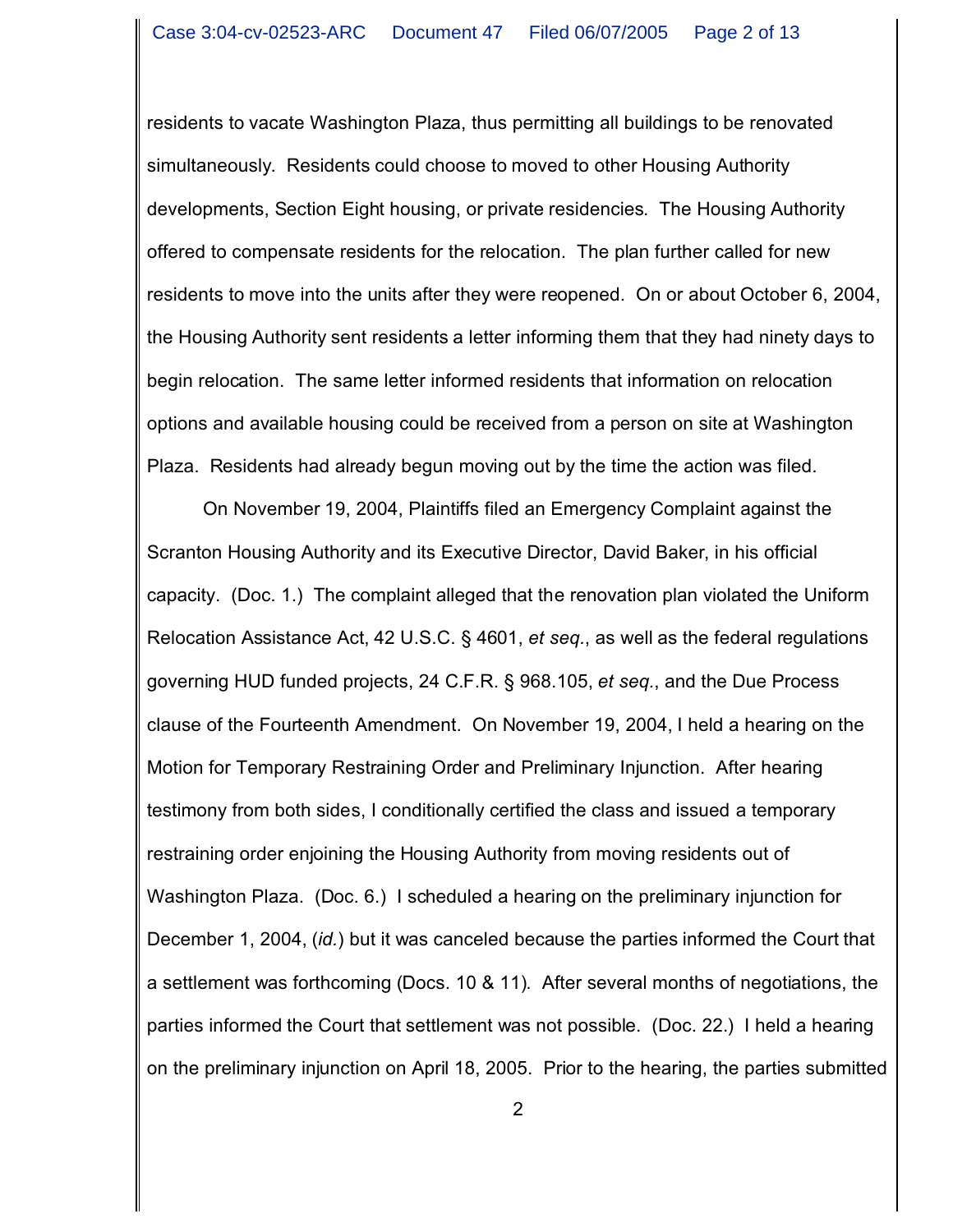legal memoranda. (Docs. 30 & 32.) The motion is now ripe for disposition.

## **DISCUSSION**

There are two issues presently before the Court: whether I should certify the class for purposes of this action, and whether I should grant a preliminary injunction. I will address each of these in turn.

# **A. Class Certification**

At the November 19, 2004 hearing, I conditionally certified the class. Now, I will revisit the issue to determine whether the class should be certified for the purposes of this litigation. Class relief is appropriate when the "issues involved are common to the class as a whole" and when they "turn on questions of law applicable in the same manner to each member of the class." *Califano v. Yamasaki*, 442 U.S. 682, 701 (1979). Rule 23 of the Federal Rules of Civil Procedure sets forth the requirements for class certification. To be certified, a putative class must first satisfy the four threshold requirements of Rule 23(a): (1) numerosity; (2) commonality; (3) typicality; and (4) adequacy of representation. *See Amchem Products, Inc. v. Windsor*, 521 U.S. 591, 613 (1997); FED. R. CIV. P. 23(a). In addition, a plaintiff seeking class certification must show the action is maintainable under Rule 23(b) (1), (2), or (3). *Id.* at 614.

For purposes of class certification, the Court does not consider the merits of the plaintiff's claim. *Eisen v. Carlisle & Jacquelin*, 417 U.S. 156, 178 (1974). Rule 23 is given liberal rather than restrictive construction. *See In re A.H. Robins Co.*, 880 F.2d 709 (4th Cir. 1989). The "interests of justice require that in a doubtful case . . . any error, if there is to be one, should be committed in favor of allowing a class action." *In re Flat*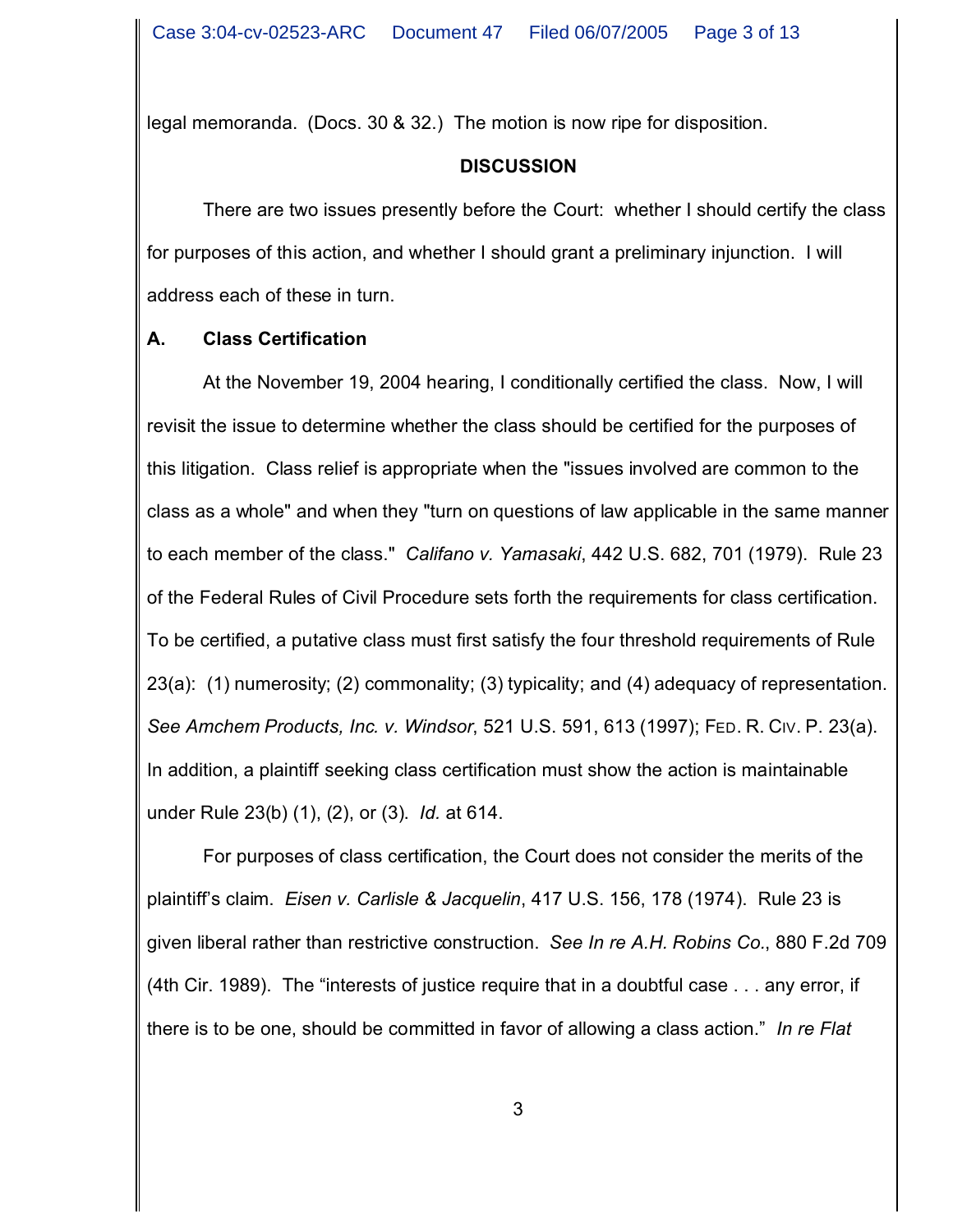*Glass Antitrust Litig.*, 191 F.R.D. 472, 476 (W.D. Pa. 1999) (quoting *Eisenberg v. Gagnon*, 766 F.2d 770, 785 (3d Cir. 1985)). The ultimate burden, however, is on the plaintiff to demonstrate that a class should be certified. *See Davis v. Romney*, 490 F.2d 1360, 1366 (3d Cir. 1974).

A class action may be maintained only if "the class is so numerous that joinder of all members is impracticable." Rule 23(a)(1). "The question of what constitutes [numerosity] . . . depends on the particular facts of each case and no arbitrary rules regarding the size of classes have been established by the courts." 7A WRIGHT, MILLER & KANE, FEDERAL PRACTICE AND PROCEDURE § 1762 (1986). In the present case, Washington Plaza contains sixty units. Of these units, fifty to fifty-five families lived in the

units when the modernization planning began. Thus, I find that the potential plaintiffs are numerous enough.

The commonality requirement states that there must be "questions of law or fact common to the class." Rule 23(a)(2). This requirement does not mean that every question must be common to the entire class. *See Weiss v. York Hosp.*, 745 F.2d 786, 809 (3d Cir. 1984); *Edmondson v. Simon*, 86 F.R.D. 375, 380 (N.D. Ill. 1980). In the present case, the conduct in question is the manner in which the Scranton Housing Authority planned and intends to execute the modernization of Washington Plaza. Thus, the legal issues as they relate to the individual plaintiffs are identical.<sup>1</sup>

"Typicality entails an inquiry into whether the named plaintiffs' individual

 $<sup>1</sup>$  The Court notes that some of the class members have relocated from the</sup> complex, while others are still living there. It is possible that this distinction may have implications at later stages of the litigation, but it is not significant enough to outweigh the commonalities that the class members share.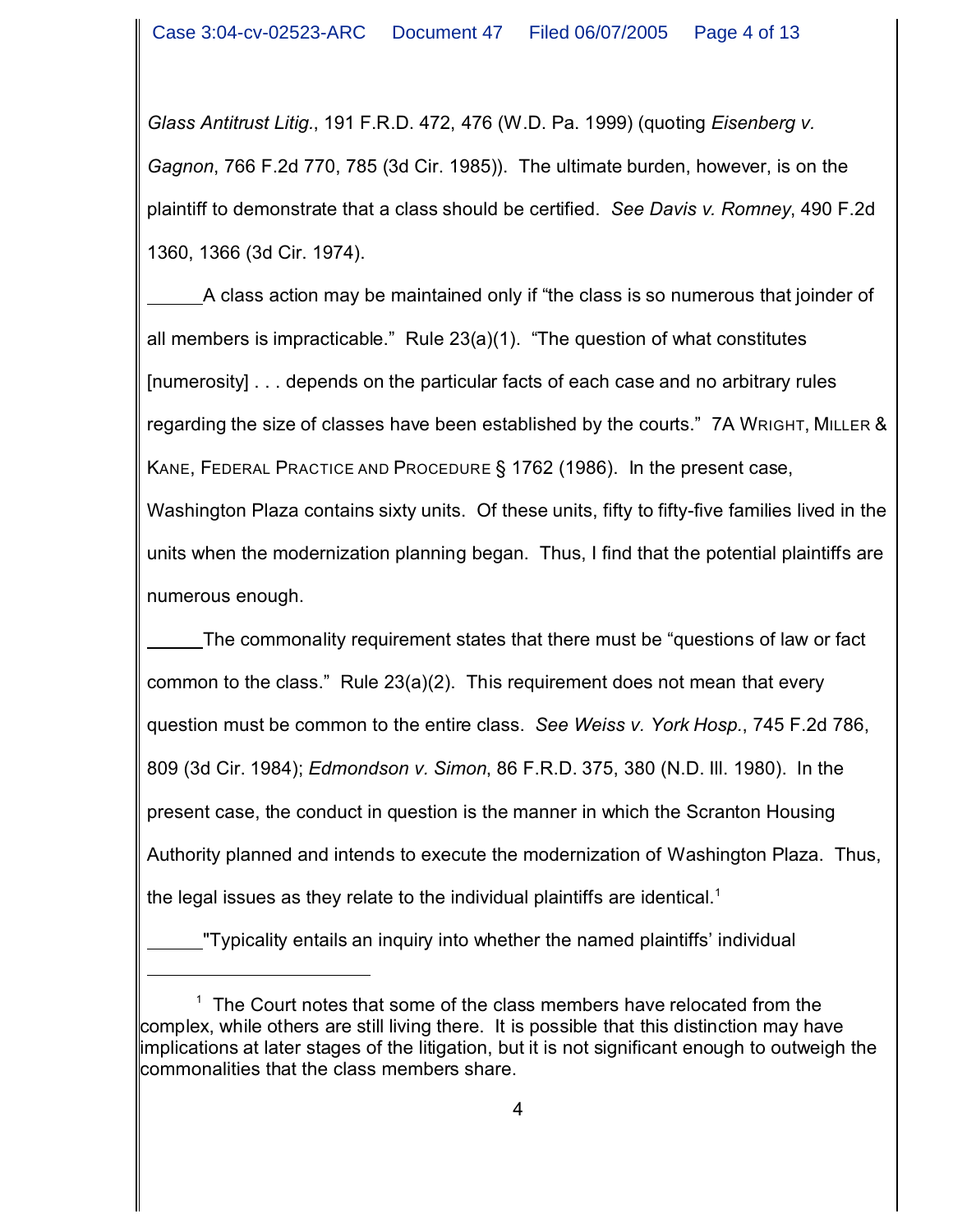circumstances are markedly different or the legal theory upon which the claims are based differs from that upon which the claims of other class members will perforce be based." *Reilly v. Gould, Inc.*, 965 F. Supp. 588, 598 (M.D. Pa. 1997) (quoting *Hassine v. Jeffes*, 846 F.2d 169, 177 (3d Cir. 1988)). Although typicality measures the sufficiency of the named plaintiffs, it does not require that "all putative class members share identical claims." *Neal v. Casey*, 43 F.3d 48, 56 (3d Cir. 1994). Rather, the typicality requirement is intended "to screen out class actions involving legal or factual positions of the class representative which are markedly different from those of other class members." *Reilly*, 965 F. Supp. at 600 (quoting *Liberty Lincoln Mercury v. Ford Marketing*, 149 F.R.D. 65, 77 (D.N.J. 1993)). In the present case, the named Plaintiffs represent a large crosssection of the residents of the complex. They are mothers rearing children, people caring for elderly parents, people suffering from ongoing medical conditions which require frequent hospital visits, people who work, and people who rely upon public transportation. Thus, I find the typicality requirement is met.

Last is the question of adequacy of representation. This requirement actually encompasses two factors. First, "the interests of the named plaintiffs must be sufficiently aligned with those of the absentees." *Georgine v. Amchem Prods.*, 83 F.3d 610, 630 (3d Cir. 1996). I find that this requirement has been met. Plaintiffs are seeking to enforce their rights of relocation assistance and participation provided under the applicable statutes and regulations. The second component of Rule 23(a)(4) is that "class counsel must be qualified and must serve the interests of the entire class." *Id.* at 630. After observing Plaintiffs' counsel in two hearings and *in camera* meetings, and after reviewing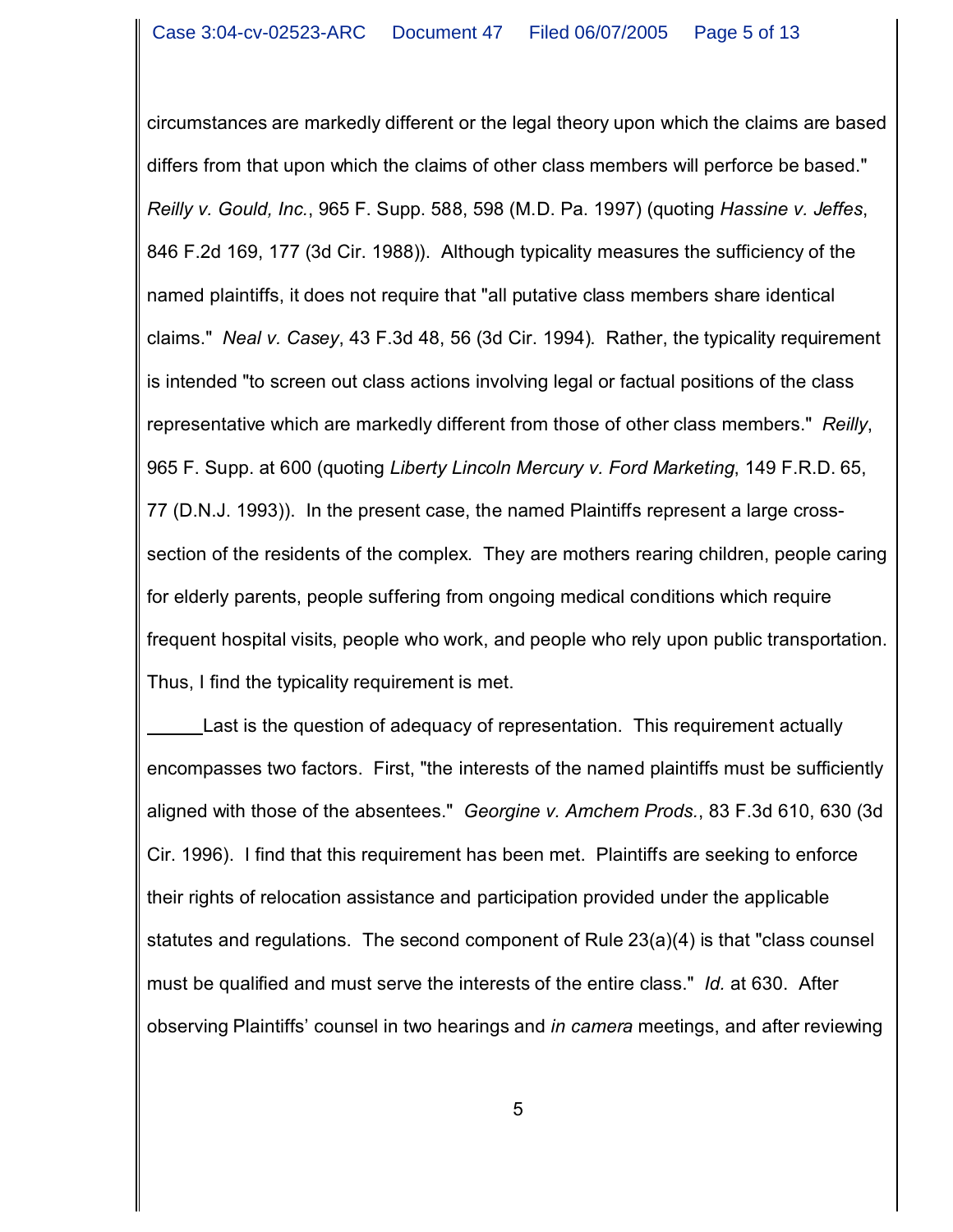the filings before the Court, I am satisfied that Plaintiffs' counsel is capable of providing adequate legal representation and will serve the interests of the entire class.

Thus, I find that the putative class meets all of the requirements for class certification. I will certify the class of residents of Washington Plaza who resided there since the Housing Authority's initiation of negotiations with HUD for modernization funding.

# **B. Preliminary Injunction**

"The test for preliminary relief is a familiar one. A party seeking a preliminary injunction must show: (1) a likelihood of success on the merits; (2) that it will suffer irreparable harm if the injunction is denied; (3) that granting preliminary relief will not result in even greater harm to the nonmoving party; and (4) that the public interest favors such relief." *KOS Pharms., Inc. v. Andrx Corp*., 369 F.3d 700 (3d Cir. 2004).

In the present case, the success on the likelihood on the merits is clear. Defendants concede that they failed to provide residents with participation required under the HUD regulations. In particular, Plaintiffs presented evidence that Defendants failed to give residents adequate notice of the planned renovations during the planning stages, failed to involve the residents and did not include them in the creation of goals, needs, strategies, and priorities for the project, and failed to have resident participation in the decision-making process to determine that relocation was necessary. In addition, Plaintiffs presented evidence that Defendants violated the Uniform Relocation Assistance Act. Specifically, Plaintiffs presented evidence that Defendants failed to provide comparable replacement housing as part of the relocation and failed to provide the full range of options for compensation for the relocation.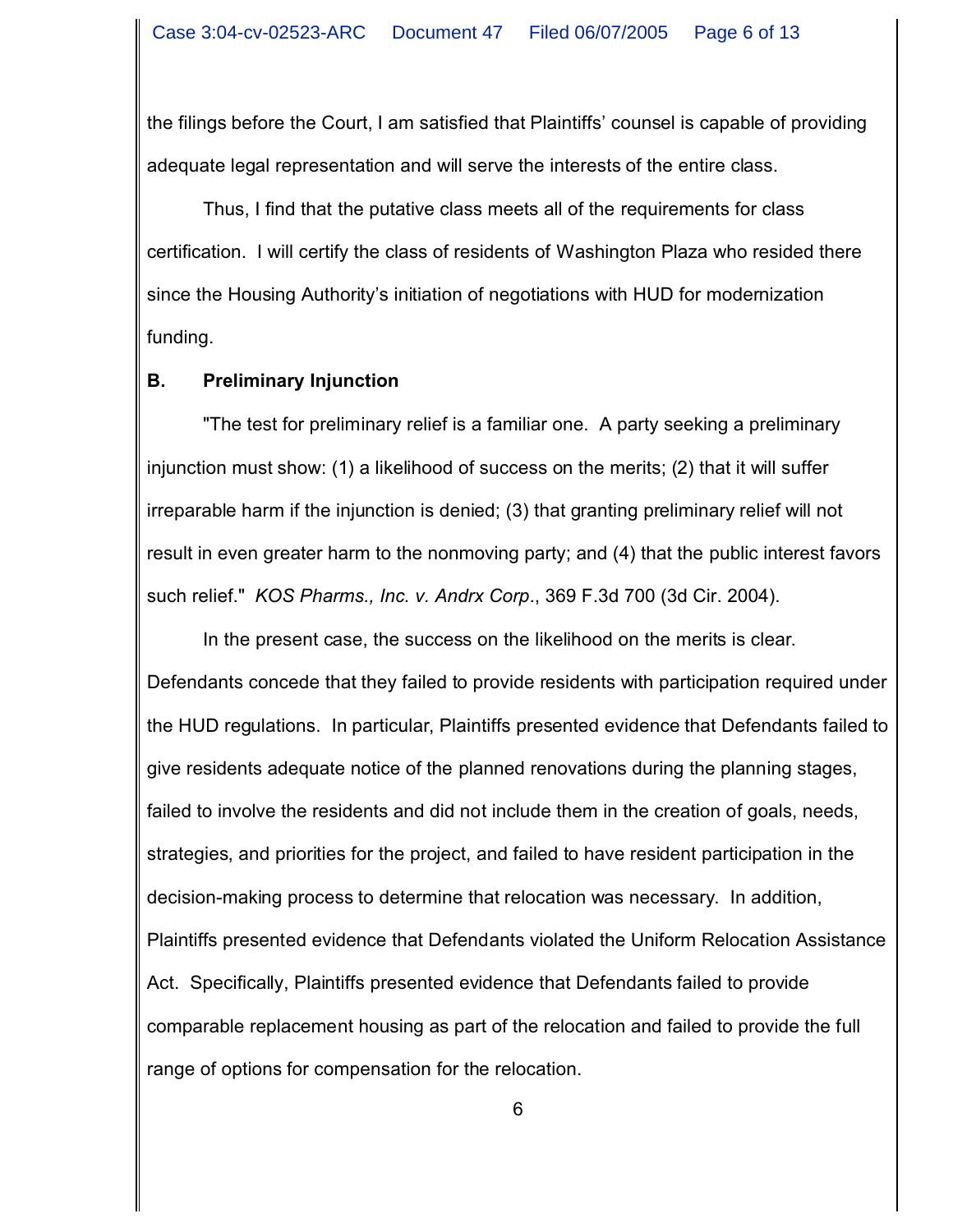Similarly, the likelihood of harm to the Plaintiffs is clear. At the time the case was filed, Defendants were in the process of moving residents out of Washington Plaza. Once residents leave Washington Plaza, they lose certain rights to contest Defendants' actions. In addition, Defendants' failure to have Plaintiffs meaningfully participate in the planning is a harm that cannot be undone once the lack of participation occurs. Thus, an injunction requiring participation will prevent future harm.

Defendants contend that there is no longer a risk of irreparable harm because they have stopped the renovation plans. At the hearing, Defendants explained to the Court that they intend to reinvestigate the options they have for renovations and then permit the residents to comment on the new proposed plan. While I do not doubt Defendants' intention to engage the residents, I do not believe that the Defendants' representations to the Court eliminate all possible injuries. In most recent hearing, Defendants talked about conducting studies and then notifying residents of the decisions. However, the duty to have resident participation begins from the point that a housing authority receives HUD money. 24 C.F.R. § 968.315. It is unchallenged that Defendants have received HUD money for modernization. Thus, no actions can be taken at this point, including no decision-making or planning, without meaningful resident participation. Therefore, it is clear to the Court that even now Defendants' current plan will continue to cause harm to Plaintiffs.

Furthermore, even if Defendants' stated intentions were compliant with the applicable statutes and regulations, the unilateral actions of a Defendant cannot moot a case easily. The burden is upon Defendants to show not only that they have ceased activities, but that they will not reinitiate the illegal activities in the future. *Friends of the*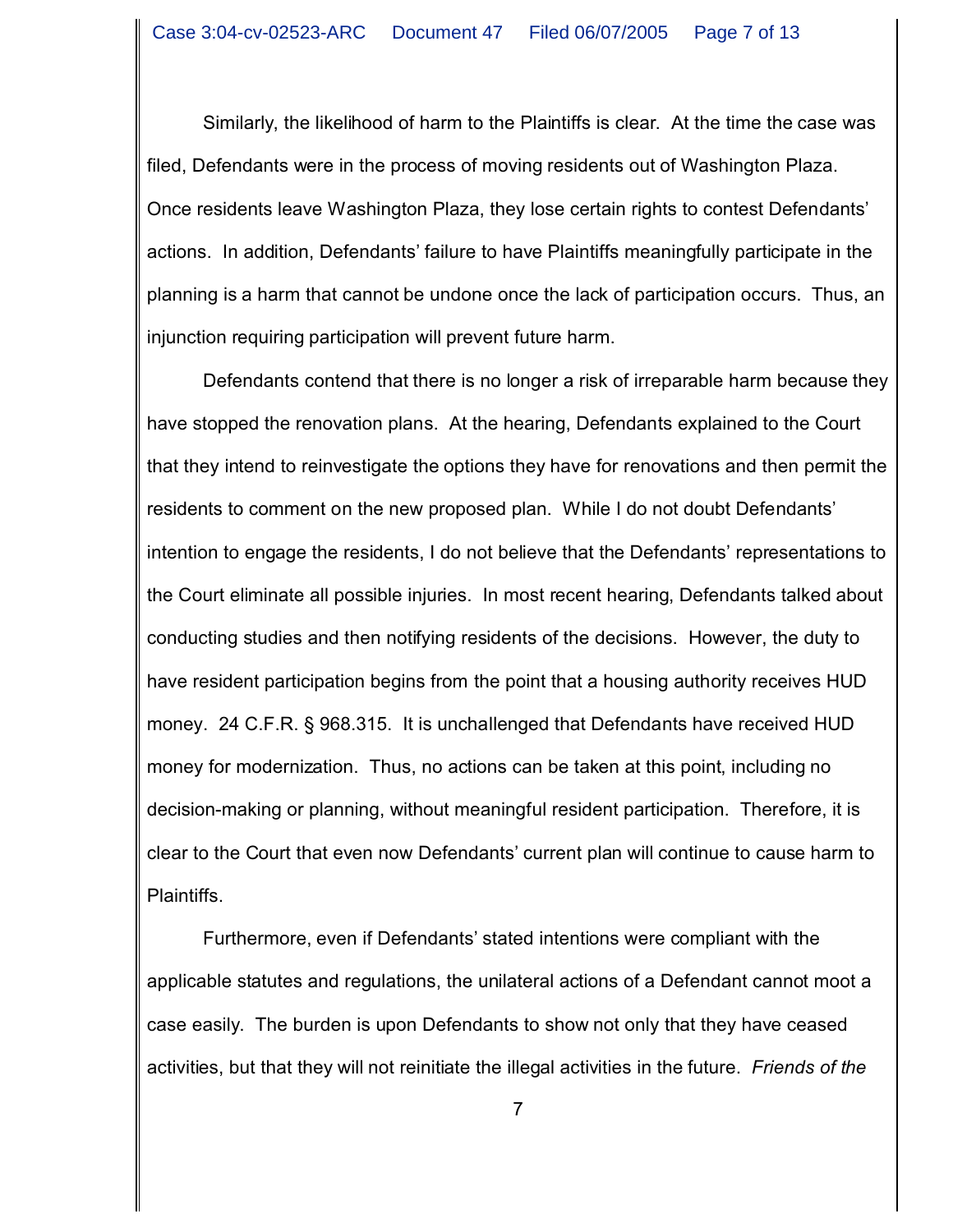*Earth, Inc. v. Laidlaw Envtl. Servs*., 528 U.S. 167, 189 (2000). I find in the current situation that Defendants have not met their burden. Thus, the dispute is not moot.

As for the third prong of the test for a preliminary injunction, potential harm to Defendants, I find that Defendants would suffer no irreparable harm from the issuance of an injunction. Defendants have openly admitted that they have voluntarily postponed the renovation project. Thus, an injunction requiring that action will cause no harm. Furthermore, Defendants have certain legal obligations to the Plaintiffs under the Uniform Relocation Assistance Act and the federal regulations. An injunction requiring Defendants to follow those laws and regulations presents no additional burden upon Defendants.

The last prong of the test for a preliminary injunction is whether the public interest is served. It is the Court's opinion that the public interest is always served when parties are required to comply with the laws. In addition, there is a strong public interest is providing protection against relocation from one's home, particularly when the affected population is composed of low-income individuals who rely upon government services to provide affordable, safe housing.

## **CONCLUSION**

I will certify the class because they demonstrate the necessary numerosity, typicality, commonality, and adequacy of representation. I find that there is a likelihood of success on the merits, there is a risk of irreparable harm to the Plaintiffs if the injunction were not issued, there is no risk of irreparable harm to the Defendants if I issue the injunction, and the public interest is served by issuance of the injunction. Therefore, I will grant Plaintiffs' motion for Preliminary Injunction.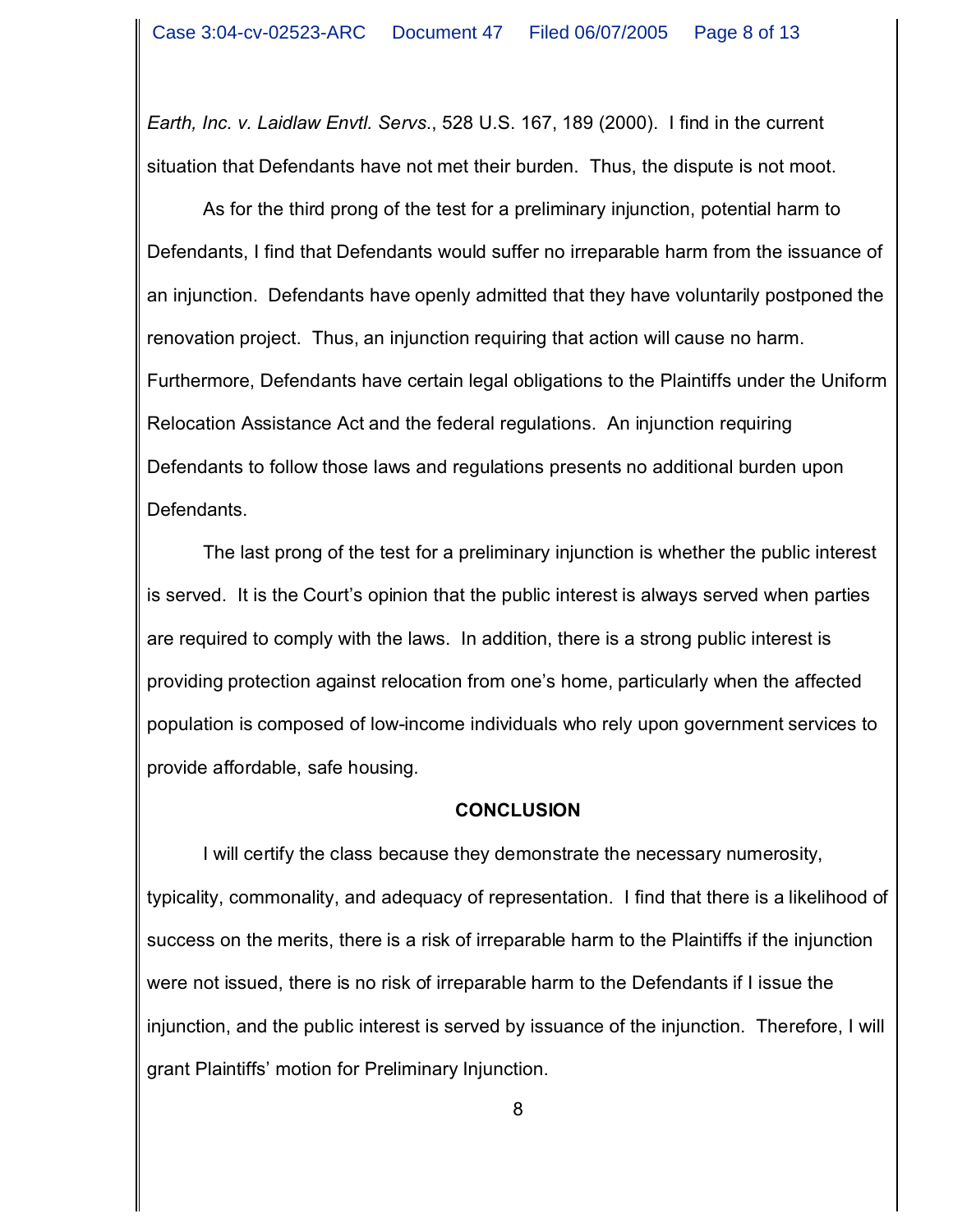An appropriate Order follows.

June 7, 2005 /s/ A. Richard Caputo<br>Date /s/ A. Richard Caputo Date **Date** A. Richard Caputo United States District Judge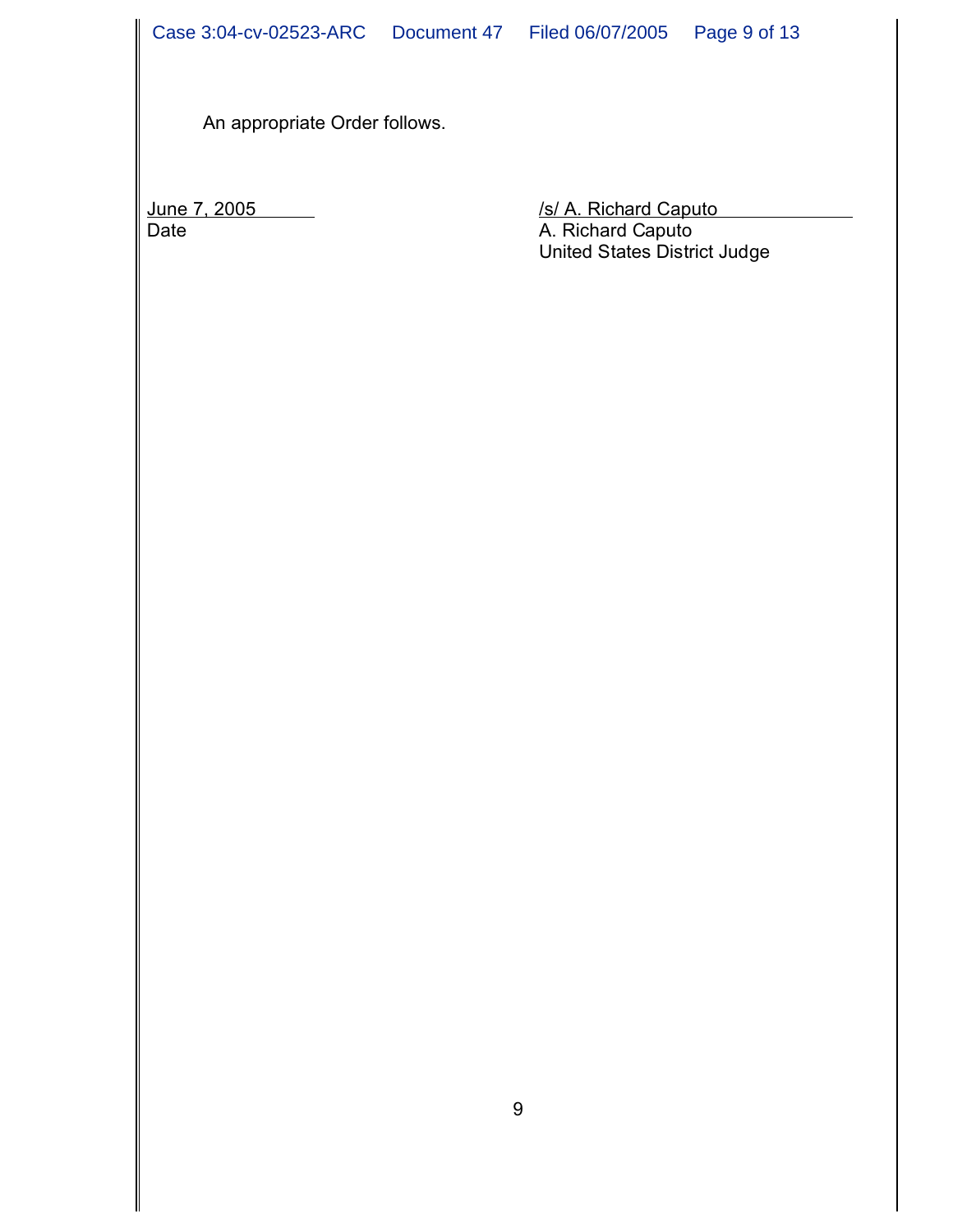|             | KAREN CORBY, et al.,                                                                                                          |                                                                                 |
|-------------|-------------------------------------------------------------------------------------------------------------------------------|---------------------------------------------------------------------------------|
| Plaintiffs, |                                                                                                                               |                                                                                 |
|             | V.                                                                                                                            | <b>CIVIL ACTION NO. 3:04-CV-2523</b>                                            |
|             | <b>SCRANTON HOUSING AUTHORITY</b><br>and its Executive Director, DANIEL E.<br>BAKER, in his official capacity,<br>Defendants. | (JUDGE CAPUTO)                                                                  |
|             |                                                                                                                               | <b>ORDER</b>                                                                    |
|             |                                                                                                                               |                                                                                 |
|             |                                                                                                                               | NOW, this 7th day of June, 2005, IT IS HEREBY ORDERED that Plaintiffs' Motion   |
|             |                                                                                                                               | for Temporary Restraining Order and Preliminary Injunction (Doc. 2) is GRANTED: |
| (1)         | I hereby CERTIFY the class of plaintiffs comprised of the individuals who                                                     |                                                                                 |
|             | resided at the Washington Plaza Apartments since the Scranton Housing                                                         |                                                                                 |
|             |                                                                                                                               | Authority began negotiations with the United States Department of Housing       |
|             |                                                                                                                               | and Urban Development for modernization funding. Any persons withdrawn          |
|             |                                                                                                                               | from the class up to this point shall remain withdrawn from the class.          |
| (2)         |                                                                                                                               | Defendants are hereby ENJOINED from relocating or displacing any                |
|             | residents of Washington Plaza Apartments until such time as they comply                                                       |                                                                                 |
|             | with the Uniform Relocation Assistance Act and the regulations governing                                                      |                                                                                 |
|             |                                                                                                                               | funding from the United States Department of Housing and Urban                  |
|             | Development for modernization of public housing.                                                                              |                                                                                 |
| (3)         |                                                                                                                               | Defendants shall notify and provide Class members the right to reside at        |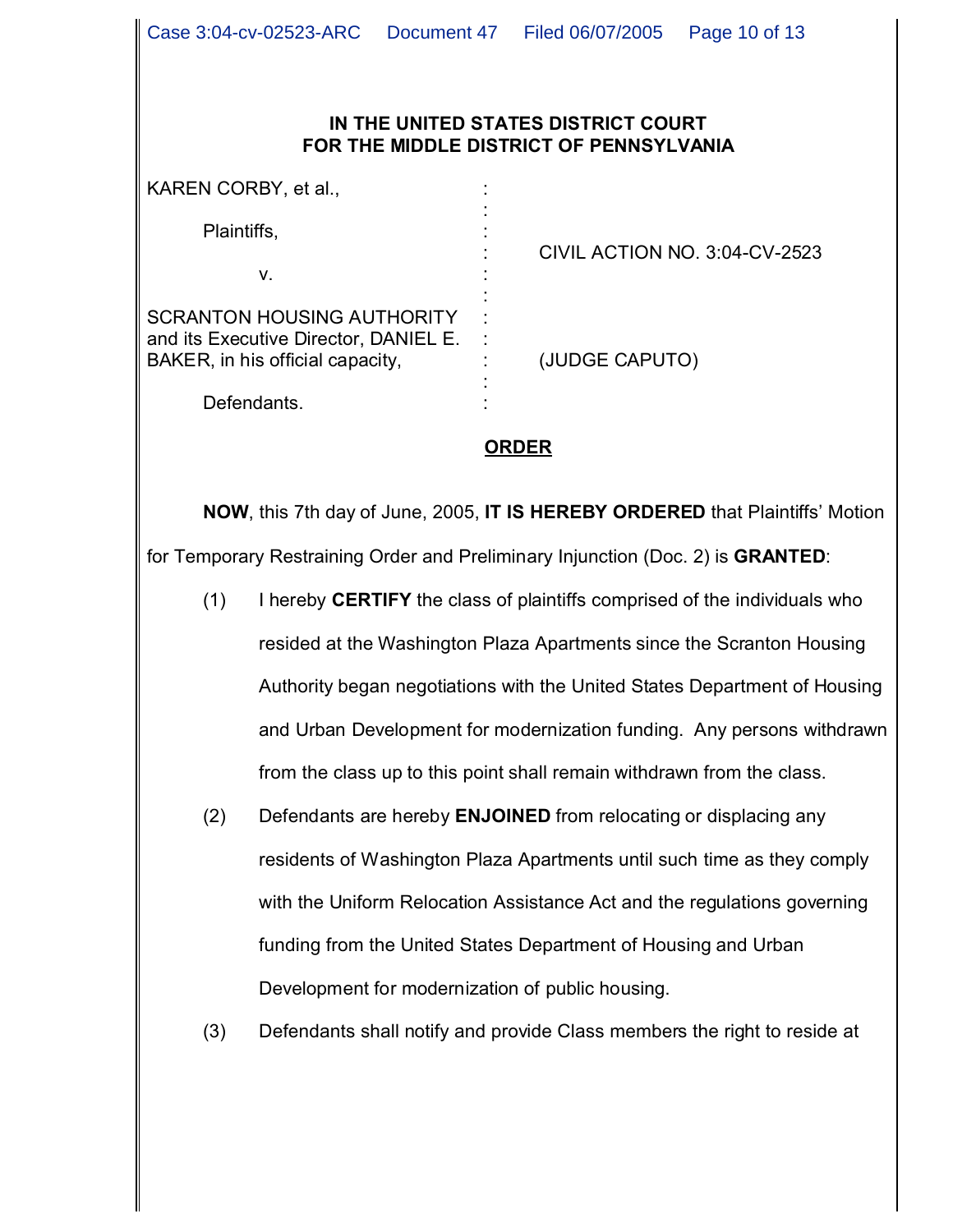Washington Plaza Apartments after the completion of any renovations.

- (4) Defendants shall take all steps feasible to minimize the temporary displacement of Class members from Washington Plaza Apartments during the renovation period.
- (5) Defendants shall notify and provide Class members the right to participate in a process which ensures that Class members are involved in a meaningful way in all phases of modernization planning and implementation, including decisions regarding the feasibility of conducting the renovations with onsite relocation only or with partial onsite relocation, in order to recognize the hardships associated with displacement and relocation and develop solutions thereto. This resident participation process shall meet the standards and procedures set forth at 42 U.S.C. § 4625(a), 49 CFR § 24.205(a) and 24 CFR Part 968 which shall the include the following:

a. Defendants shall provide Plaintiff Class counsel with all information relevant to any proposed renovation and relocation. If any information is not provided to Plaintiff Class counsel, such information may not be relied upon by the Defendants to determine the feasibility of conducting renovations with onsite relocation only or with partial onsite relocation;

b. Class members may utilize a consultant to evaluate the feasibility of conducting renovations with onsite relocation only or with partial onsite relocation. Defendants shall provide for the reasonable cost

2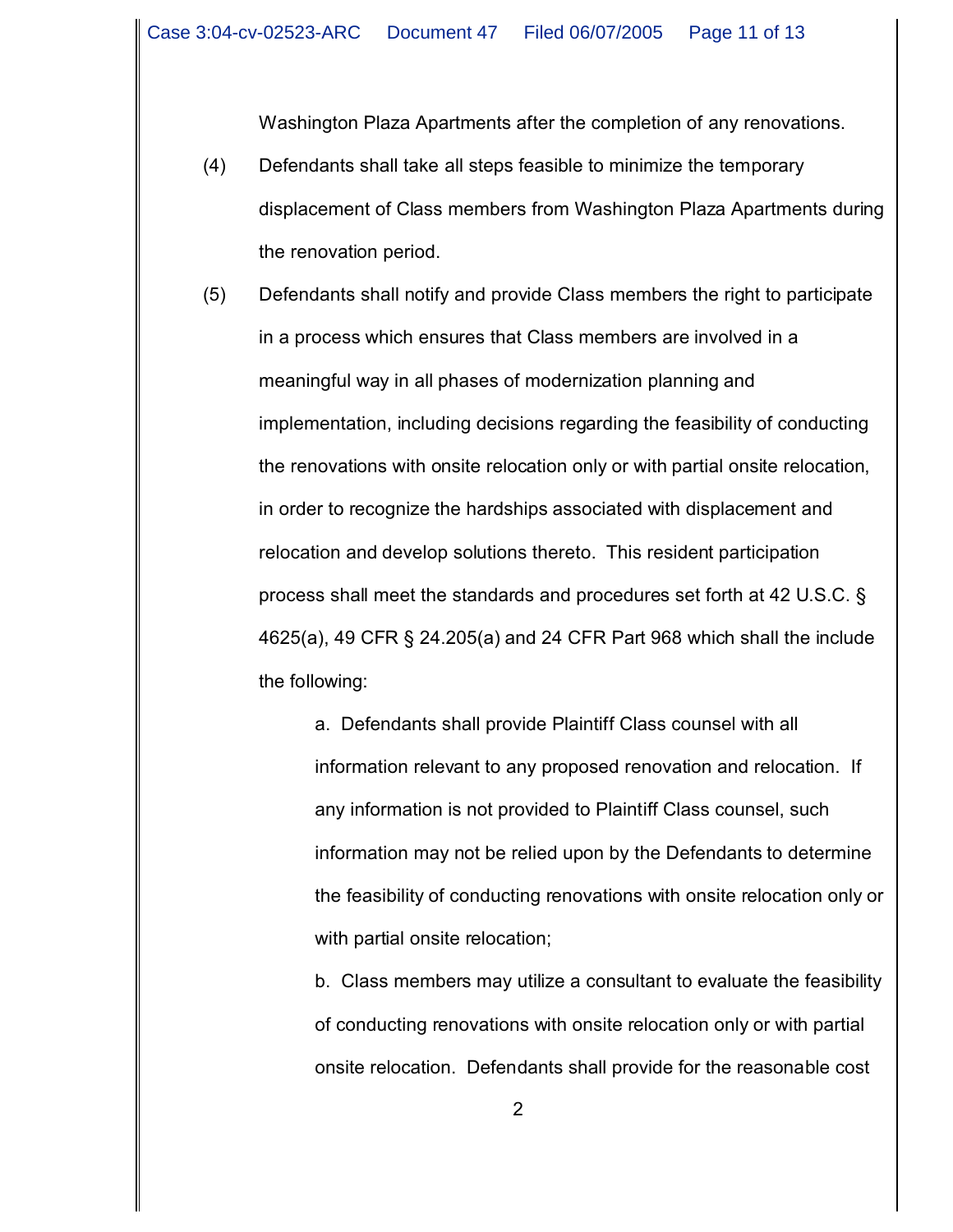of such technical assistance as an eligible management improvement cost from the Capital Grant awarded to the Defendants; c. Defendants shall carry out the resident participation process by conducting meetings with Class members; and,

d. Defendants shall arrange for a record of the proceedings to be established.

- (6) Defendants shall notify and provide Class members the full range of the moving options, relocation payments and advisory services to which they are entitled by law.
- (7) Defendants shall notify and provide Class members the right to participate in a hearing consistent with due process to protect against the erroneous deprivation of their vested property interest to continued occupancy at Washington Plaza.
- (8) Defendants shall notify and provide Class members who have already moved from Washington Plaza Apartments of the option to immediately return to the property, moving expenses to be paid by the Defendants.
- (9) The Temporary Restraining Order issued November 19, 2004 and the amendment of December 16, 2004 are hereby vacated and replaced by this Order. In the cases of Daveen Coello and Mildred Reyes, members of the Plaintiff Class who had already relocated prior to the Order of November 19, 2004, IT IS HEREBY ORDERED that the Order of November 19, 2004 and this Order shall not prevent the finalization of these two moves by the Defendants, provided, however, that these two class members shall not be